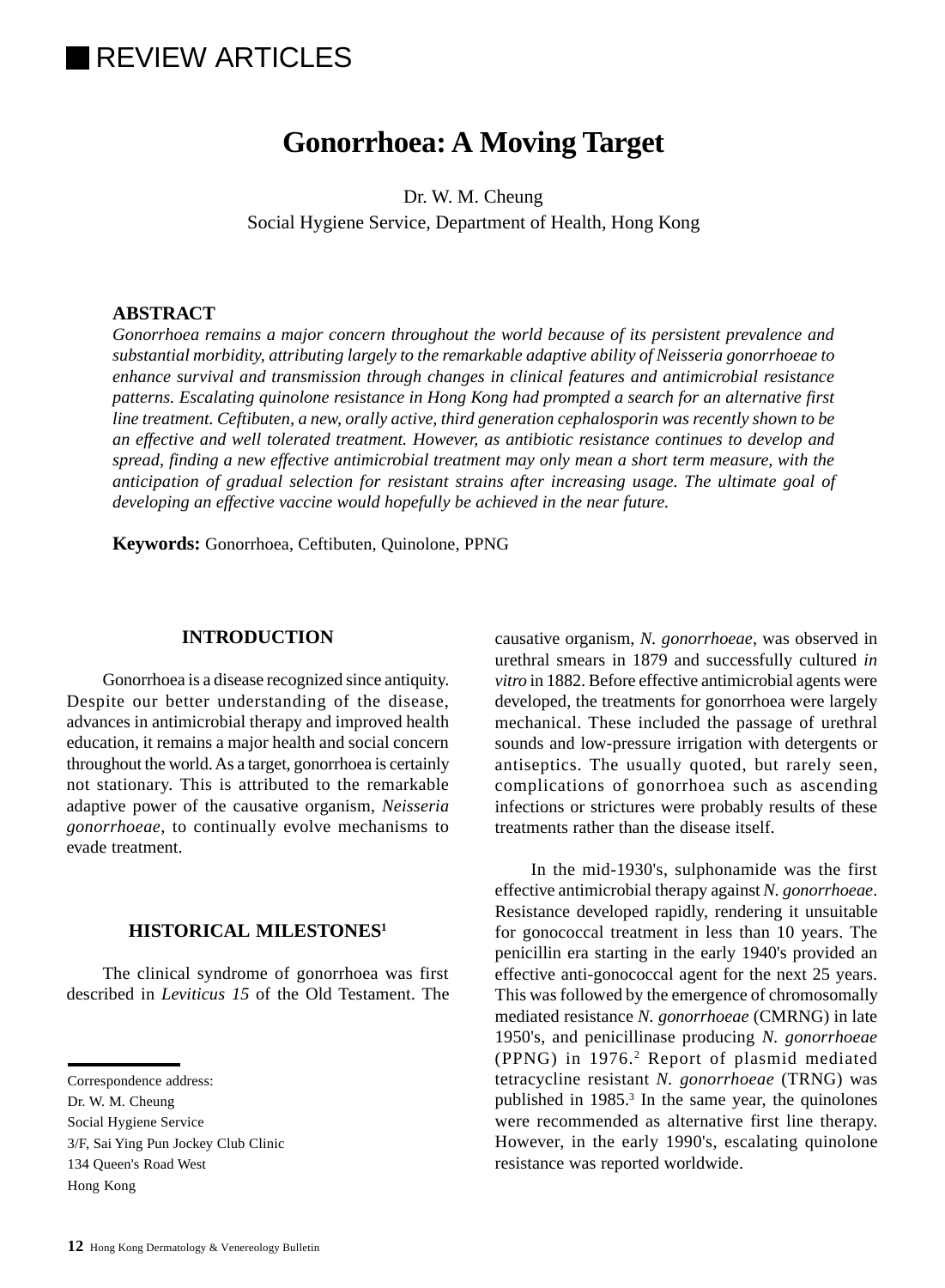#### **EPIDEMIOLOGY**

The World Health Organization (WHO) recently estimated the number of new cases of gonorrhoea worldwide to be 62 million annually.<sup>4</sup> In the US, the number of cases reported to the Centers for Disease Control (CDC) annually sharply decreased by 70% between 1982 and 1996.<sup>5</sup> However, it is still the most frequently reported infectious disease.

In Hong Kong, 2412 new cases of gonorrhoea were diagnosed in the Government Sexually Transmitted Disease (STD) clinics in 1997, accounting for 12% of the total new STD diagnoses.<sup>6</sup> It is now the third commonest STD, trailing non-specific genital infection and genital wart. Analysis of annual incidence of gonorrhoea over a 10-years period, from 1988 to 1997, revealed a declining trend which was sharp in the first 3 years, and steady off at the latter half (Figure 1).

Possible explanations for this decrease in incidence of gonorrhoea included efficacious antimicrobial therapy, readily available treatment (free and confidential in Government STD clinics in Hong Kong), active and vigorous contact tracing with epidemiological treatment, appropriate counseling and health education, and behavioral modification secondary to the HIV epidemic. With all these positive factors operating, one would expect further reduction even to the point of complete eradication. Obviously, such was not the case. The gonococcus managed to enhance survival and



**Figure 1: Trend of annual incidence of gonorrhoea in Government STD clinics in Hong Kong**

transmission through changes in presenting clinical features and patterns of antimicrobial resistance.

#### **CLINICAL FEATURES**

In the older medical textbook, the dysuric symptoms of gonococcal urethritis were described with phrases like 'passing broken glass', 'passing red hot needles', and 'red hot poker in the pipe'. These suggested a significant degree of severity in dysuria , which were rarely encountered nowadays.

Sherrard and Barlow reviewed 1749 episodes of gonorrhoea in 1382 men from 1990 to 1992.<sup>7</sup> Urethral discharge was the most common symptom (81.9%), followed by dysuria (52.8%). The classical symptoms of discharge with dysuria occurred in only 48.1% of cases. In no case was severe burning discomfort reported.

Symptom was absent in 10.2% of cases. This latter result was highly significant as it was well known that gonorrhoea and other STD usually were transmitted by patients with asymptomatic infections or who had symptoms that they ignored or discounted. This led to the concept of 'core transmitters' who played an important role in maintaining substantial prevalence of infection in any individual community, which underlay the importance of taking active steps to trace contacts for epidemiological treatment.

The average time from development of symptoms to presentation at clinic was 6.2 days, which had significantly increased from Lodin's finding of 1.8 days in 1938 and 3.5 days in 1955.<sup>8</sup> This again reflected a gradual lessening of severity of symptoms, so that patients could bear a little longer before they seek medical help.

Lodin documented an increase in the incubation period from 4.9 days in 1932 to 6.1 days in 1955. $8$ Progressive lengthening of incubation period was further demonstrated by Schofield (6.2 days in 1978)<sup>9</sup> and Sherrard (7.9 days in 1989, and 8.3 days in 1990-92).<sup>8,10</sup>

All in all, these evidences suggested that with effective treatment, the organism had evolved to produce fewer and milder symptoms with a longer incubation period. These changes enhanced the chance of transmission of infection and survival of the organism.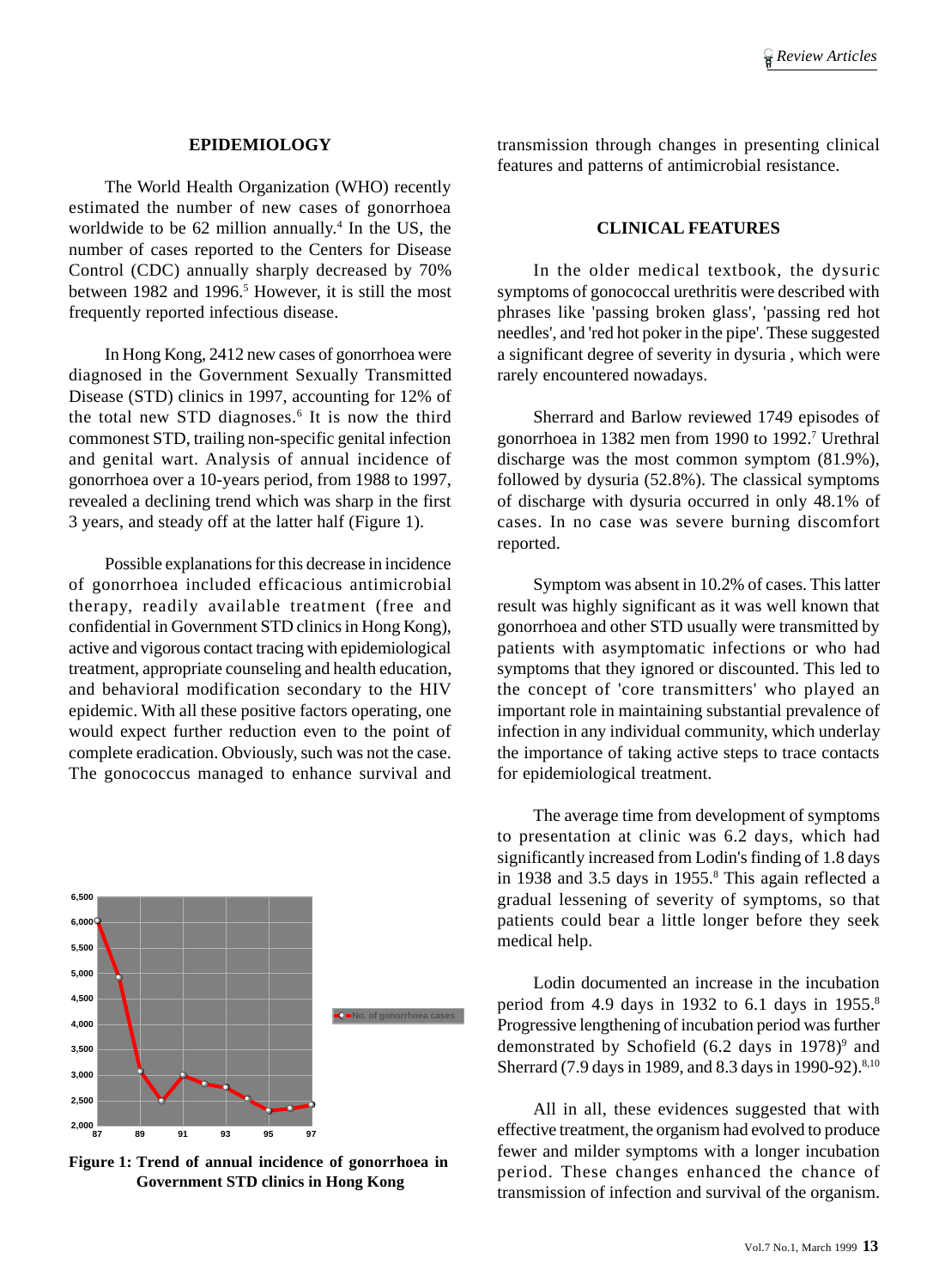## **ANTIMICROBIAL SUSCEPTIBILITY**

Gonococci are inherently quite sensitive to antimicrobial agents, in contrast to other Gram-negative organisms. However, selective pressure for the evolution of resistant strain is an inevitable consequence of prolonged usage of any single antibiotic as first line treatment. This is further aided by excessive and/or inappropriate prescribing pattern, especially in areas where antibiotic therapy is not closely regulated.

There are two types of antimicrobial resistance in *N. gonorrhoeae*, namely chromosomally mediated, and plasmid mediated.

Chromosomal mediated resistance to penicillin results from additive effects of mutations at independent chromosomal DNA loci. Three well-studied examples of these loci are *penA*, *mtr* and *penB*. 11 Mutations at the *penA* loci results in alteration of penicillin binding protein 2, hence reducing its affinity for penicillin. The *mtr* locus actively removes the antibiotic from the cell by an efflux system. The *penB* locus encodes for outer membrane porins of bacteria, when mutated, will impede penetration of beta-lactam antibiotics. These processes prevent the accumulation of the antibiotic at its site of action. This type of resistance is characterized by slow progressive increase in antimicrobial resistance, i.e. increase in MIC, and its slow spread. Gonococci with this form of resistance have been designated chromosomally mediated resistant *N. gonorrhoeae* (CMRNG). Antimicrobials affected by this type of resistance include penicillin, tetracycline, erythromycin, spectinomycin, fluoro-quinolones and cephalosporins.

Plasmid-mediated resistance arises through the acquisition of plasmid. A plasmid is an extrachromosomal cyclic double-stranded DNA molecules which replicates independently of the chromosomes. It can encode for different functions including antibiotic resistance (R plasmid), and conjugation (F plasmid). Production of penicillinase is mediated by R plasmid. This causes enzymatic deactivation of penicillin. R plasmids are transferred from one cell to another by conjugation mediated by the F plasmid. This type of resistance results in high level resistance and spreads rapidly. Antimicrobials affected by this include penicillin, tetracycline and early generation cephalsporin.

## **Penicillin**

Penicillin was highly effective in treating gonorrhoea when introduced in the early 1940's. With time, a gradual increase in prevalence and extent of resistance were noted. This was chromosomally mediated and required dosage increment with the later addition of probenecid to accommodate for the increasing MIC. However, even consistent efforts to use high doses could not prevent the emergence of resistant strains.

Plasmid-mediated resistance to penicillin was first documented in 1976.<sup>2</sup> Spread of PPNG are now reported worldwide. A recent survey by WHO's Gonococcal Antimicrobial Surveillance Programme (GASP) examined 8421 isolates of *N. gonorrhoeae* collected from 17 centres in the Western Pacific Region in 1996.<sup>12</sup> PPNG were present in 16 out of 17 centres. Notably, the proportion of PPNG in Vietnam has increased from 55% in 1992 to 97.5% in 1996. High levels of penicillin resistance were also recorded in Korea (90%), China (82.1%) and Cambodia (79%) and Brunei (78%). In Philippines and Taiwan, more than 50% of isolated strains of *N. gonorrhoeae* were PPNG.<sup>13,14</sup>

In Hong Kong, the percentage of penicillin resistant strains (PPNG and CMRNG inclusive) ranged from 66.6% to 77.9% in the period 1992-1996. Of interest was the significant decrease in prevalence of PPNG in Hong Kong from over 30% in the late 80's to an average of 5.9% in the period 1994 to 1997 (Figure 2). Kam and colleaques noted the association of this rapid decline of PPNG with the emergence of quinolone-resistant *N. gonorrhoeae* after extensive and prolonged use of 4-fluoroquinolones. They reported this



**Figure 2: Trend of PPNG in Hong Kong**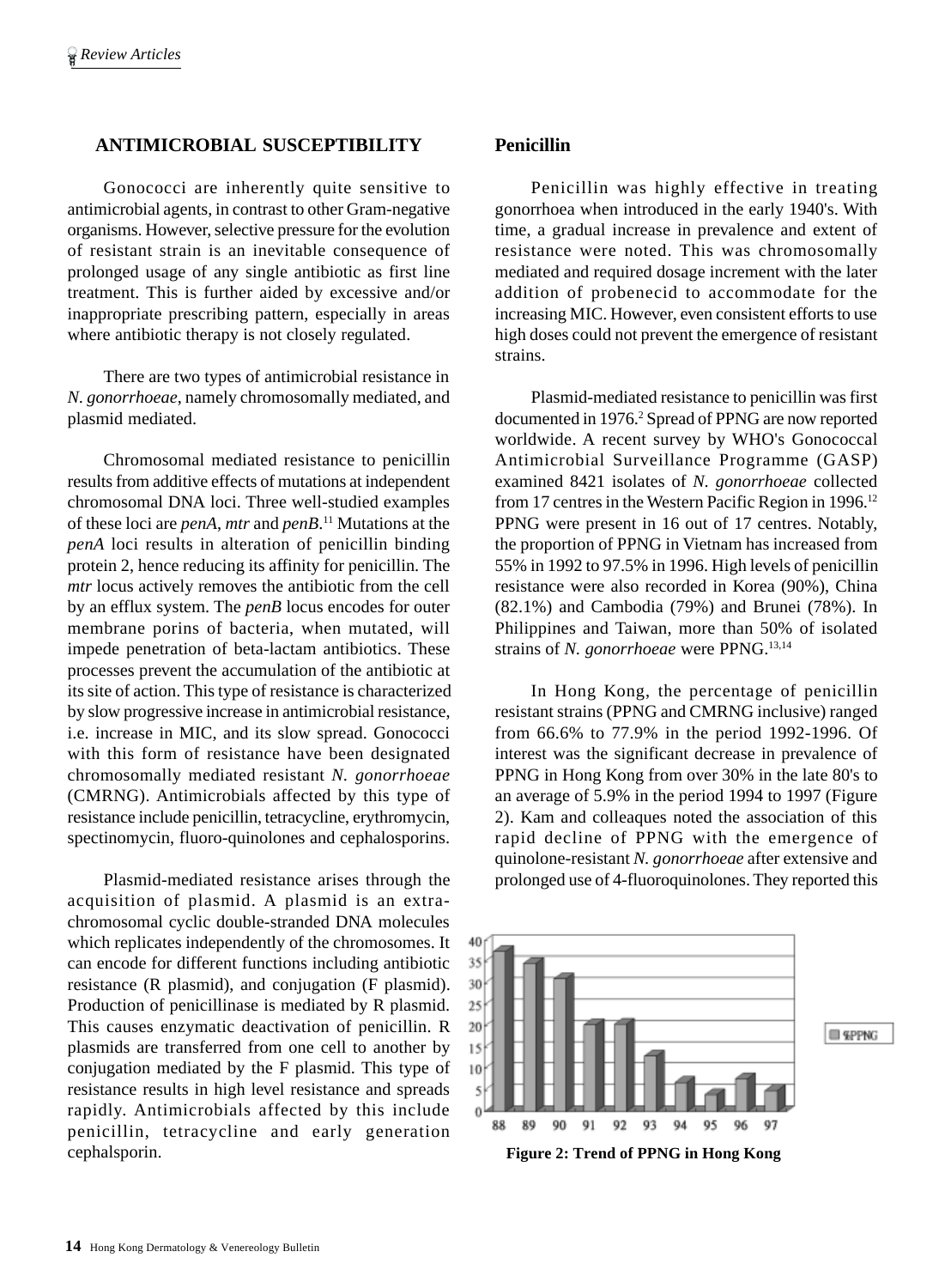as the plasmid-curing effect of 4-fluoroquinolones.<sup>15</sup> Such phenomenon had been well demonstrated in early *in vitro* studies using enterobacteria. Possible mechanisms included loss of the conjugative plasmids preventing the maintenance of a high PPNG prevalence, or the inhibition of plasmid conjugation by 4 fluoroquinolones. However, despite this decline in PPNG, the proportion of penicillin resistant strains remained high. The majority of which were presumably chromosomally mediated.

### **Tetracycline**

As was the case with penicillin, gonococcal resistance to tetracycline was shown by a slow gradual increases in MIC in the early years which was chromosomally mediated. In 1985, high level plasmidmediated resistance to tetracycline was first reported.3 TRNG was present in 11 of 13 centres in the 1996 GASP report. Consistently high proportion of isolates with this form of resistance was reported in Singapore (74%) and Malaysia  $(76\%)$ .<sup>12</sup> This is no longer recommended for treating gonorrhoea because of the necessity of multidose regimen and the unacceptable level of resistance worldwide.

## **Spectinomycin**

Spectinomycin was developed and marketed with only one indication: treatment of infection caused by *N. gonorrhoeae*. It is safe to use in pregnancy. However it is relatively expensive and has inadequate efficacy against pharyngeal gonorrhoea.

Resistance to spectinomycin was first described in 1973. Outbreaks of infection with spectinomycinresistant gonococci had been reported in Korea and UK, when spectinomycin was used as primary treatment. This resistance was high level and occurred as a single step mutation, affecting binding of the antibiotic to the ribosome.16 It was unstable and reverted once its use was discontinued. Spectinomycin resistance was consistently seen only in China and Papua New Guinea, but only in low numbers.12 Ye reported 5.3 % of resistant strains in a survey done on gonococcal strains from 6 cities in China during the period 1987-1992.17 In Hong Kong, it is used mainly as a second line treatment. Resistance is rare and sporadic.

#### **Cephalosporins**

β-lactamase stable cephalosporins is highly effective in the treatment of gonorrhoea with both plasmid and chromosomally mediated resistance. Ceftriaxone, with its very high intrinsic potency, lack of resistant strains and long half life, has remained highly efficacious as single-dose therapy for gonorrhoea, and even as treatment of pharyngeal infections. In previous studies, the efficacy of ceftriaxone consistently exceeded 96%,<sup>19,31,32</sup> making it a standard benchmark regimen in the evaluation of new therapeutic agents. It has become the drug of choice in the current CDC recommendations.18 The drawbacks of this agent include the cost and the necessity of intramuscular administration.

Cefixime, an oral third-generation cephalosporin, showed clinical activity equivalent to that of ceftriaxone - 96% and 98% cure after a single 400mg or 800mg dose respectively.19 The greater ease and patient acceptance of oral therapy may well favour such an agent. However it is not currently available in Hong Kong.

In the 1996 GASP report, no resistance to ceftriaxone was evident among the 5287 strains tested by 13 centres.<sup>12</sup> The potential problem with cephalosporins is that very widespread use could conceivably accelerate the process of selecting less and less β-lactam-susceptible strains. Similar situation in the past might occur: CMRNG increased slowly in incidence over the decades during which penicillin was the drug of choice for gonorrhoea.

### **Quinolones**

Fluoroquinolones were popular therapeutic agents against PPNG during the mid-80's. Ofloxacin had been the first line treatment for uncomplicated gonorrhoea in the Government STD clinics in Hong Kong since 1985. The initial dosages used were 400 and 600mg for male and female patients respectively. There were only 1% of resistant strain then. This was followed by the emergence and establishment of quinolone-resistant strains accounting for 14.59% in 1994; 12.44% in 1995; 21.71% in 1996; and 35.8% in 1997. (Data of Social Hygiene Service, Department of Health, Hong Kong). This escalating bacterial resistant pattern was also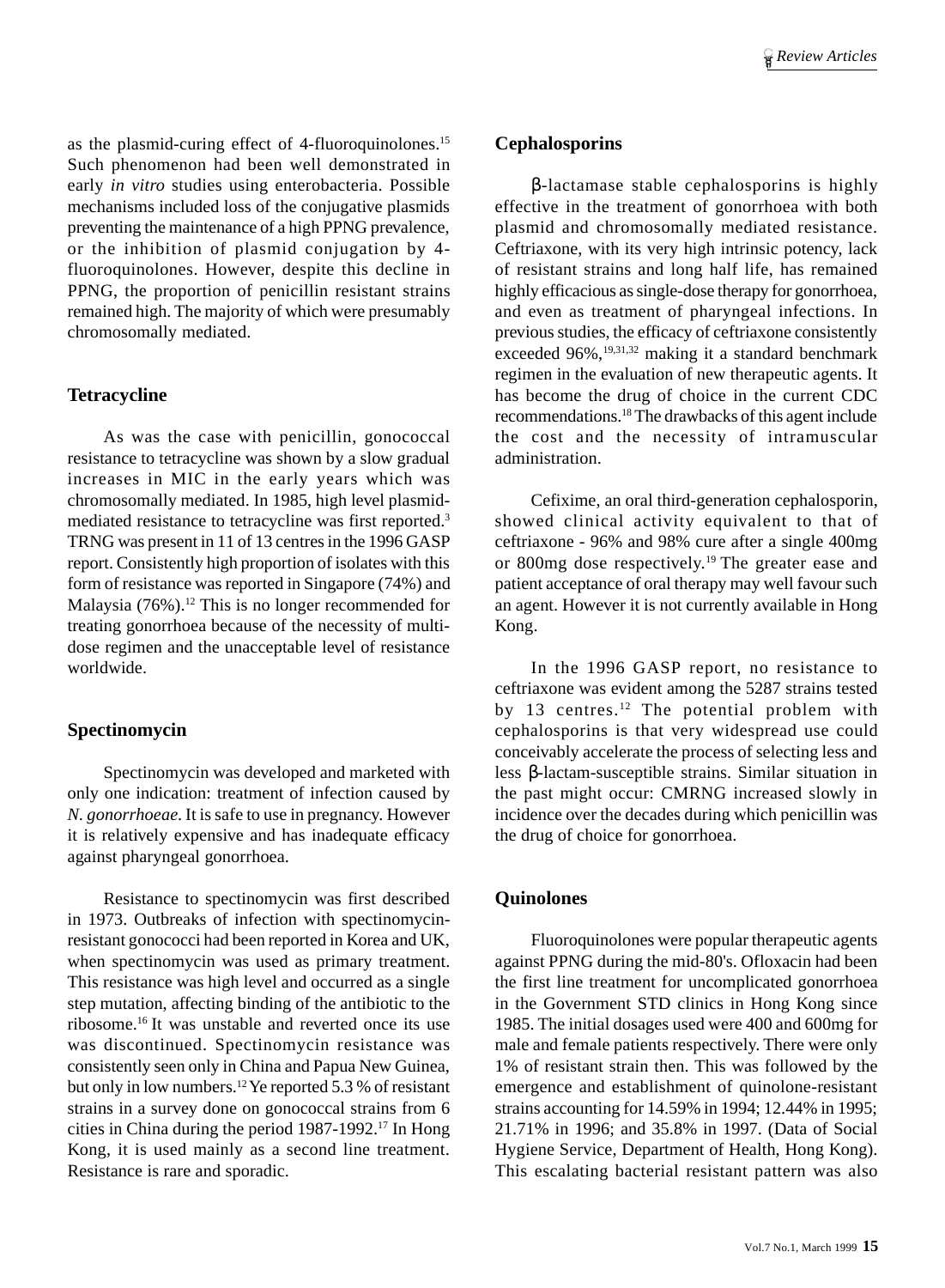observed and reported in other countries, including Japan,<sup>20</sup> Australia<sup>21</sup> and US.<sup>22</sup>

According to GASP, low-level resistance to quinolones, detected in three of eight Western Pacific countries in 1992, was detected in 12 of 13 centers in 1994. High-level quinolone resistance was documented in two of eight centers in 1992 and 7 of 13 centers in 1994.23 There was little further change in 1996. Latest figures showed that in 1996,<sup>12</sup> the highest proportion of resistant isolates was seen in the Philippines (66%), and Cambodia (53%). The proportion of 'less sensitive' strains was particularly high in China (69.4%), Hong Kong (55.2%) and the Republic of Korea (38%).

Three mechanisms of fluoroquinolone resistance had been reported: the development of mutations in the DNA gyrase subunit A (GyrA) encoded by the *gyrA* gene, mutations in the DNA topoisomerase IV encoded by the parC gene, and reduced quinolone accumulation in the cells by an active efflux system across the inner membrane<sup>24</sup>

In 1994, within the Government STD clinics in Hong Kong, dosage for treatment of male gonococcal urethritis was increased to 600mg in order to accommodate for the climbing MIC. However, the relentless progression of this resistance pattern continued and the quinolone group of antibiotics was given up altogether as first line treatment in 1998 in Hong Kong.

## **Azithromycin**

Azithromycin, a new azalide antibiotic, is derived from the macrolide erythromycin. It has improved oral absorption, and rapidly achieves a high and prolonged intracellular levels. Single dose therapy is effective against genital infection caused by *Chlamydia trachomatis*. Its clinical efficacy in treating uncomplicated gonorrhoea was examined recently. Single-dose treatment with 2gm orally gave a cure rate of 98.9%.25 It proved highly effective against pharyngeal infection and all co-infections of *C. trachomatis* were cured. This is especially valuable since concomitant gonococcal and chlamydial genital infections occur in 20-60% of patients presenting with gonorrhoea. Gastrointestinal side-effects were common (35%), but were generally mild. The main disadvantage is the expensive cost which will inhibit its routine use.

## **IDEAL ANTIMICROBIAL AGENT FOR FIRST LINE TREATMENT OF UNCOMPLICATED GONORRHOEA**

The escalating rates of gonococcal resistance to quinolone in Hong Kong have prompted a search for an alternative first-line antimicrobial agent for use in treating uncomplicated gonococcal urethritis.

An ideal drug should have several desirable characteristics. It must have excellent activity against all gonococcal strains circulating in that particular community, as indicated by a low MIC *in vitro*. The minimal criterion of clinical efficacy is that treatment should be expected to eradicate >95% of uncomplicated anogenital gonorrhoea. Its pharmacokinetic properties should render single dose regimen feasible, so that treatment can be given under direct supervision and question of non-compliance eliminated. The serum and tissue concentration of antibiotic should substantially exceed the MIC (minimally 3 x MIC for 8 hours) in order to reduce the potential for selection of resistant strains. Oral preparation is preferable to injections. The latter has associated problems of inconvenience, pain and discomfort at injection site, and risk of needle stick injury. Good safety profile is also important. Other desirable properties should include safety in women who are pregnant, or breast-feeding; efficacy against pharyngeal gonorrhoea; efficacy against concomitant *C. trachomatis* genital infection; and low cost.

## **CEFTIBUTEN**

Ceftibuten is an orally active, third generation cephalosporin with potent in-vitro activity against both β-lactamase positive and negative strains of *N. gonorrhoeae*. The minimum inhibitory concentrations for 90% of strains  $(MIC_{90})$  is 0.03mg/l.26 Its pharmacokinetic properties, including 75-90% oral bioavailability,<sup>27</sup> average peak plasma concentrations of  $14-19$ mg/l,<sup>28</sup> elimination half life of 2-3 hours,<sup>27</sup> and stability with β-lactamase,<sup>29</sup> suggested that single oral dose of ceftibuten should be effective for treatment of gonorrhoea. Currently, this is not a listed indication of ceftibuten.

An open, prospective, non-comparative, multicentre pilot study with aim to evaluate the efficacy, tolerability, and safety of an single oral dose of 400mg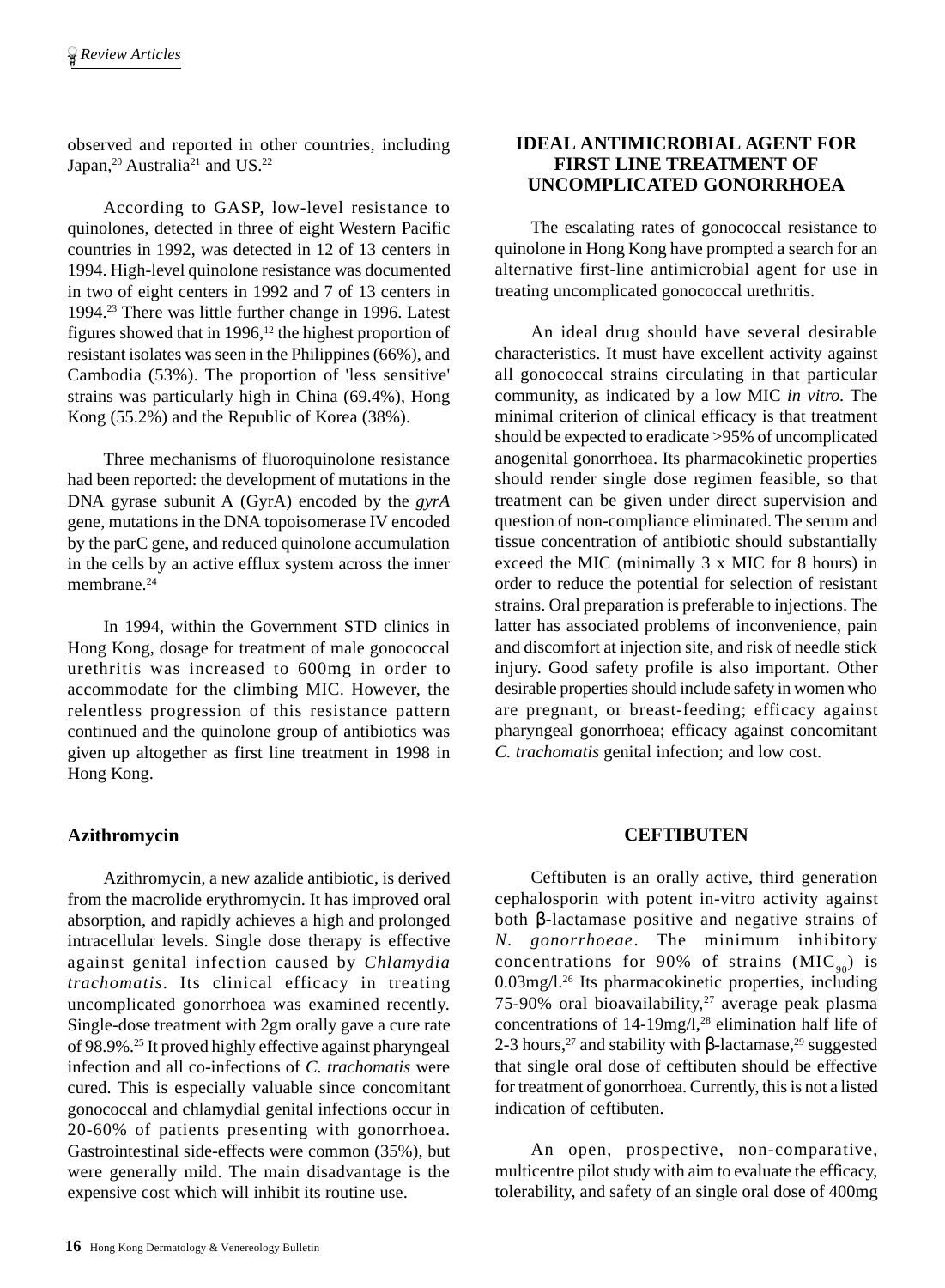Ceftibuten in the treatment of uncomplicated gonococcal urethritis in male has recently been completed in the Government Social Hygiene Service in Hong Kong.30 The overall cure rate was 98.2% (110 of 112 evaluable cases). Adverse events, occurring in 4.5 % of cases, were mild and short-lived. No significant changes in blood parameters were noted.

The authors concluded that single oral dose of 400mg ceftibuten was both an effective and well tolerated treatment for uncomplicated gonococcal urethritis in the male. However, these results should be confirmed by further comparative studies and ongoing audit of effectiveness in routine clinical practice. Its efficacy in treating genital gonorrhea in the female patients, and infection in other anatomic sites, such as the pharynx and the rectum, would also need to be studied.

*Learning points: Single oral dose of 400mg Ceftibuten is an effective and well tolerated treatment for uncomplicated gonococcal urethritis in male.*

### **VACCINE**

As antibiotic resistance continues to develop and spread, development of an effective vaccine must remain a target. Vaccines could offer long lasting and efficient solution aiming at containment of the disease to the point at which, it no longer constitutes a public health problem.

The interaction of gonococci with human mucosal cells is mediated mainly by components of the outer membrane, which contains several classes of proteins and lipo-oligosaccharide (LOS). Any protective immune response is likely to be primarily directed against these components, which act as candidates for vaccine development.

Pili are cilia-like projections lining the outer membrane of the gonococcus. They mediate attachment to various epithelial cells and interfere with neutrophil phagocytosis. Single antigenic gonococcal pilus vaccine has shown partial protection against homologous strain in animal studies. However, no protection could be demonstrated against heterologous strain in human volunteers in large, randomized, placebo-controlled, double blind efficacy trial.<sup>33</sup> This is due to extensive pilus antigenic variation, and the problem may be surmounted by a polyvalent vaccine.

Protein I (PI) is the major outer membrane protein of the gonococcus, forming anion-selective transmembrane channels (porins) that permit the exchange of hydrophilic molecules through the outer membrane. It is stably expressed with no antigenic variation. Infection with one type of PI serovar has been shown to have reduced likelihood of recurrent infection with a strain with the same type of porin protein. However, there is still a need to define the epitopes on PI which induce protective immunity. Recently, strains of recombinant *Salmonella typhimurium* that expressed gonococcal PI has been cloned.34 This may permit further investigation of the potential of an oral vaccine using this *S. typhimurium* expressed PI.

Other potential vaccine candidates currently under investigations include LOS, protein II, outer membrane transferrin and lactoferrin.

An ultimate vaccine candidate for gonococcus should show minimal or no antigenic variation, and contains one or a few epitopes that are conserved and that targets for protective antibodies. PI is the most promising candidate for vaccine development at this stage.

### **CONCLUSION**

*N. gonorrhoeae* is a versatile and successful pathogen of humans and continues to evolve mechanisms to evade our attempts at eradication with antimicrobial agents. Finding a new effective antimicrobial treatment may only mean a short term measure, with the anticipation of gradual selection for resistant strains after increasing usage. Before the advent of an effective vaccine, treatment will rely upon sensible use of existing effective antimicrobial agents. Use of currently available effective treatments on a rotational basis may delay the emergence of resistant strains. Continuous surveillance of gonococcal antibiotic susceptibility patterns at global, regional, and national levels, is critically important. This can predict the outcome of therapy, detect the